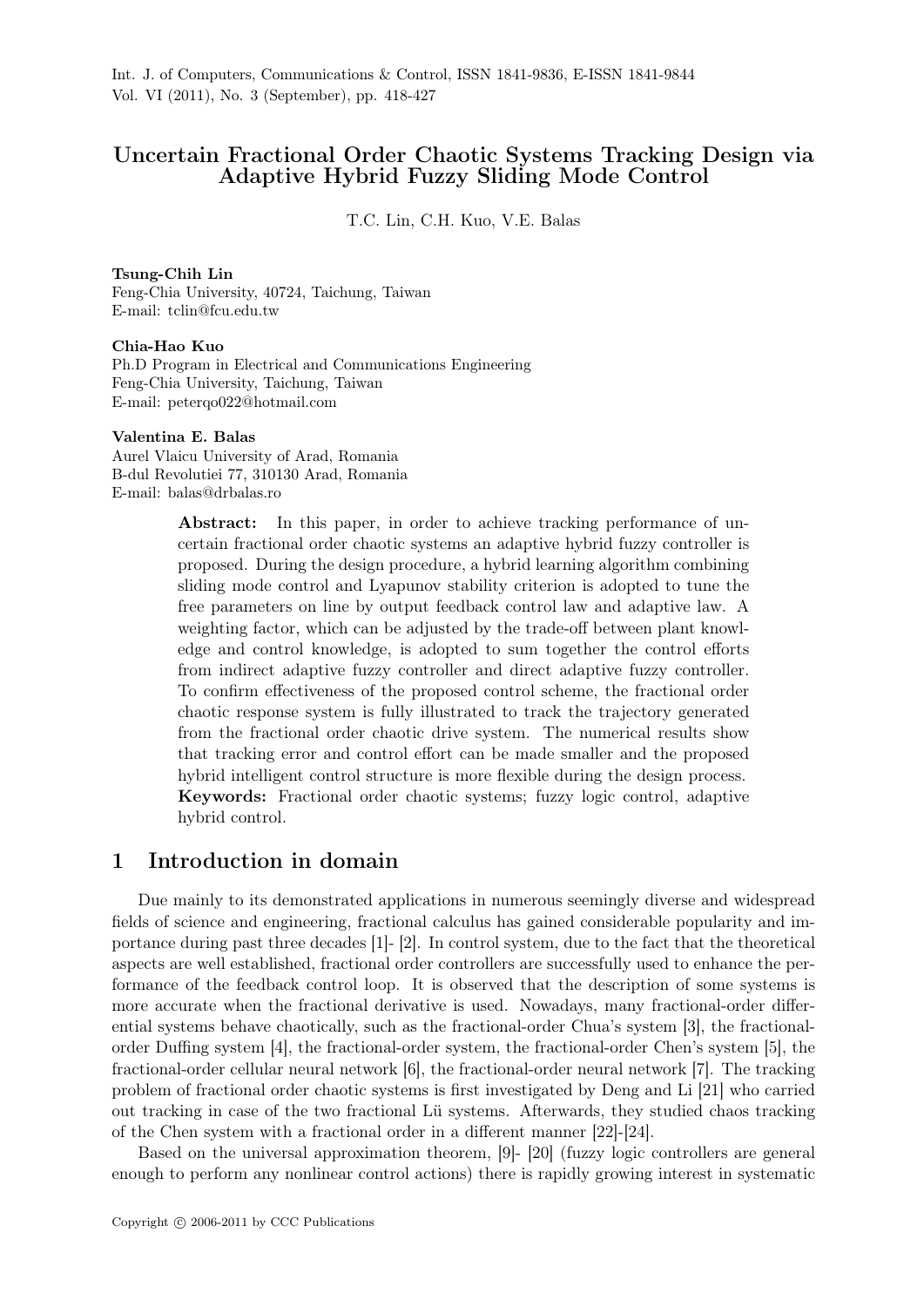design methodologies for a class of nonlinear systems using fuzzy adaptive control schemes. Like the conventional adaptive control, the adaptive fuzzy control is classified into direct and indirect fuzzy adaptive control categories [9], [17]- [19]. A direct adaptive fuzzy controller uses fuzzy logic systems as controller in which linguistic fuzzy control rules can be directly incorporated into the controller. On the other hand, an indirect adaptive fuzzy controller uses fuzzy descriptions to model the plant in which fuzzy IF-THEN rules describing the plant can be directly incorporated into the indirect fuzzy controller. Moreover, a hybrid adaptive fuzzy controller can be constructed using a weighting factor to sum together the control efforts from indirect adaptive fuzzy controller and direct adaptive fuzzy controller.

Although the concept of sliding mode control (SMC) and the theory of fractional order system are well known, their integration, fractional sliding mode control, is an interesting filed of research dwelt on this paper with some applications [8]. The motivation of this paper stands on two driving forces: One, most systems in the reality display behavior characterized best in time domain of fractional operators, the other, the uncertainties on the process dynamics can appropriately be alleviated by utilizing SMC technique.

In this paper, by combining the approximate mathematical model, linguistic model description and linguistic control rules into a single adaptive fuzzy controller, an adaptive hybrid fuzzy controller is proposed to achieve prescribed tracking performance of fractional order chaotic systems. A new adaptive hybrid fuzzy SMC algorithm incorporated Lyapunov stability criterion is proposed so that not only the stability of adaptive fuzzy control system is guaranteed but also the influence of the approximation error and external disturbance on the tracking error can be attenuated to an arbitrarily prescribed level.

This paper is organized as follows: In section2, an introduction to fractional derivative and its relation to the approximation solution will be addressed. Section 3 generally proposes adaptive hybrid fuzzy SMC of uncertain fractional order systems in presence of uncertainty and its stability analysis. In Section 4, application of the proposed method on fractional order expression chaotic system is investigated. Finally, the simulation results and conclusion will be presented in Section 5.

### 2 Basic definition and preliminaries for fractional order systems

The concept of fractional calculus is popularly believed to have steamed from a question raised in the year 1695 by Marquis de L'Hoptial to Gottfried Wilhelm Leibniz. It is a generalization of integration and differentiation to non-integer order fundamental operator, denoted by  ${_a}D_t^q$ *t* , where a and t are the limits of the operator. This operator is a notation for taking both the fractional integral and functional derivative in a single expression defined as [1]

$$
{}_{a}D_{t}^{q} = \begin{cases} \frac{d^{q}}{dt^{q}}, & q > 0\\ 1 & q = 0\\ \int_{t}^{a} (d\tau)^{-q}, & q < 0 \end{cases}
$$
 (1)

There are some basic definitions for the general fractional and the commonly used definitions are Grunwald-Letnikov and Riemann-Liouville [1]. The Grunwald-Letnikov definition is expressed as

$$
{}_{a}D_{t}^{q}f(t) = \lim_{h \to 0} \sum_{j=0}^{\left[\frac{t-a}{h}\right]} (-1)^{j} \begin{pmatrix} a \\ b \end{pmatrix} f(t - jh)
$$
 (2)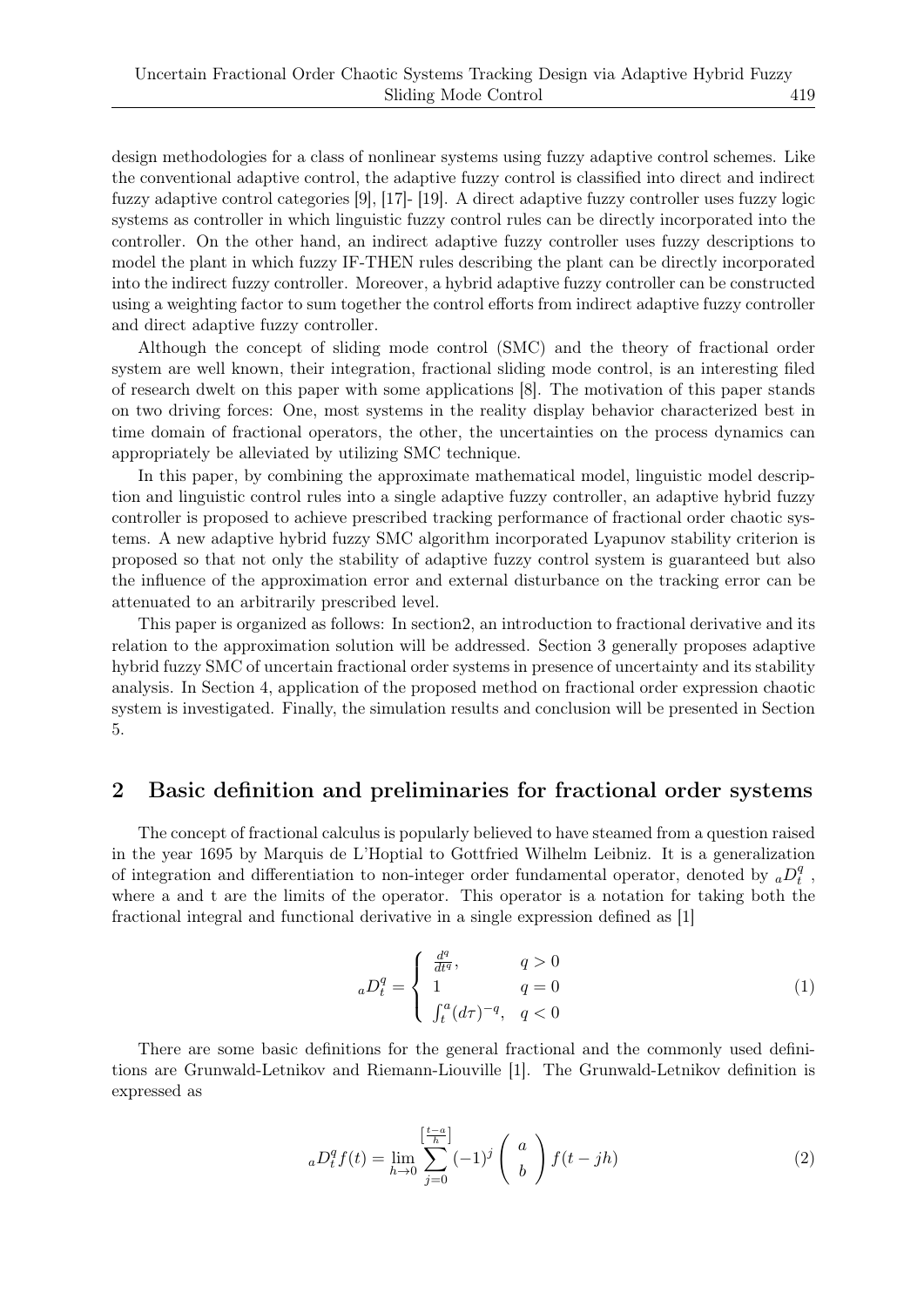where  $[.]$  is the integer part. The simplest and easiest definition is Riemann-Liouville definition given as

$$
{}_{a}D_{t}^{q}f(t) = \frac{1}{\Gamma(n-q)}\frac{d^{n}}{dt^{n}}\int_{0}^{t}\frac{f(\tau)}{(t-\tau)^{q-n+1}}d\tau
$$
\n(3)

where *n* is the first integer which is not less q, i.e.,  $n-1 < q < n$ , and  $\Gamma$  is the Gamma function.

The numerical simulation of a fractional differential equation is not simple as that of an ordinary differential equation. In this paper, the algorithm which is an improved version of Adams-Bashforth-Moulton algorithm to find an approximation for fractional order systems based on predictor-correctors is given. Consider the following differential equation

$$
{}_{a}D_{t}^{q}y(t) = r(y(t), t), \quad 0 \le t \le T \text{ and } y^{(k)}(0) = y_{o}^{(k)}, k = 0, 1, 2, ..., m - 1
$$
 (4)

where

$$
{}_{a}D_{t}^{q}y(t) = \begin{cases} \frac{1}{\Gamma(m-q)} \int_{0}^{t} \frac{f^{(m)}(\tau)}{(t-\tau)^{q-m+1}} d\tau, & m-1 < q < m\\ \frac{d^{m}}{dt^{m}}y(t), & q = m \end{cases}
$$
(5)

and *m* is the first integer larger the *q*. The solution of the equation (4) is equivalent to Volterra integral equation [1] described as

$$
y(t) = \sum_{k=0}^{[q]-1} y_0^{(k)} \frac{t^k}{k!} + \frac{1}{\Gamma(q)} \int_0^t (t - \lambda)^{q-1} r(y(\lambda), \lambda) d\lambda \tag{6}
$$

Let h=T/N,  $t_n = nh$ , n=0,1,2, $\cdots$  N. Then (6) can be discretized as follows.

$$
y_h(t_{n+1}) = \sum_{k=0}^{[q]-1} y_0^{(k)} \frac{t_{n+1}^k}{k!} + \frac{h^q}{\Gamma(q+2)} r(y_h^p(t_{n+1}), t_{n+1}) + \frac{h^q}{\Gamma(q+2)} \sum_{j=0}^n a_{j,n+1} r(y_h(t_j), t_j) \tag{7}
$$

where predict value  $y_k^p$  $h^p(h(t_{n+1})$  is determined by

$$
y_h^p(t_{n+1}) = \sum_{k=0}^{[q]-1} y_0^{(k)} \frac{t_{n+1}^k}{k!} + \frac{h^q}{\Gamma(q)} \sum_{j=0}^n b_{j,n+1} r(y_h(t_j), t_j)
$$
(8)

and

$$
a_{j,n+1} = \begin{cases} n^{q+1} - (n-q)(n+1)^q, & j = 0\\ (n-j+2)^{q+1} + (n-j)^{q+1} - 2(n-j+1)^{q+1} & 1 \le j \le n\\ 1 & j = n+1 \end{cases}
$$
(9)

$$
b_{j,n+1} = \frac{h^q}{q}((n+1-j)^q - (n-j)^q)
$$
 (10)

The approximation error is given as

$$
\max_{j=0,1,2,\cdots,N} |y(t_j) - y_h(t_j)| = O(h^p)
$$
\n(11)

where  $p=\min(2,1+q)$ . Therefore, the numerical solution of a fraction order chaotic system discussed in this paper can be obtained by applying the above mentioned algorithm.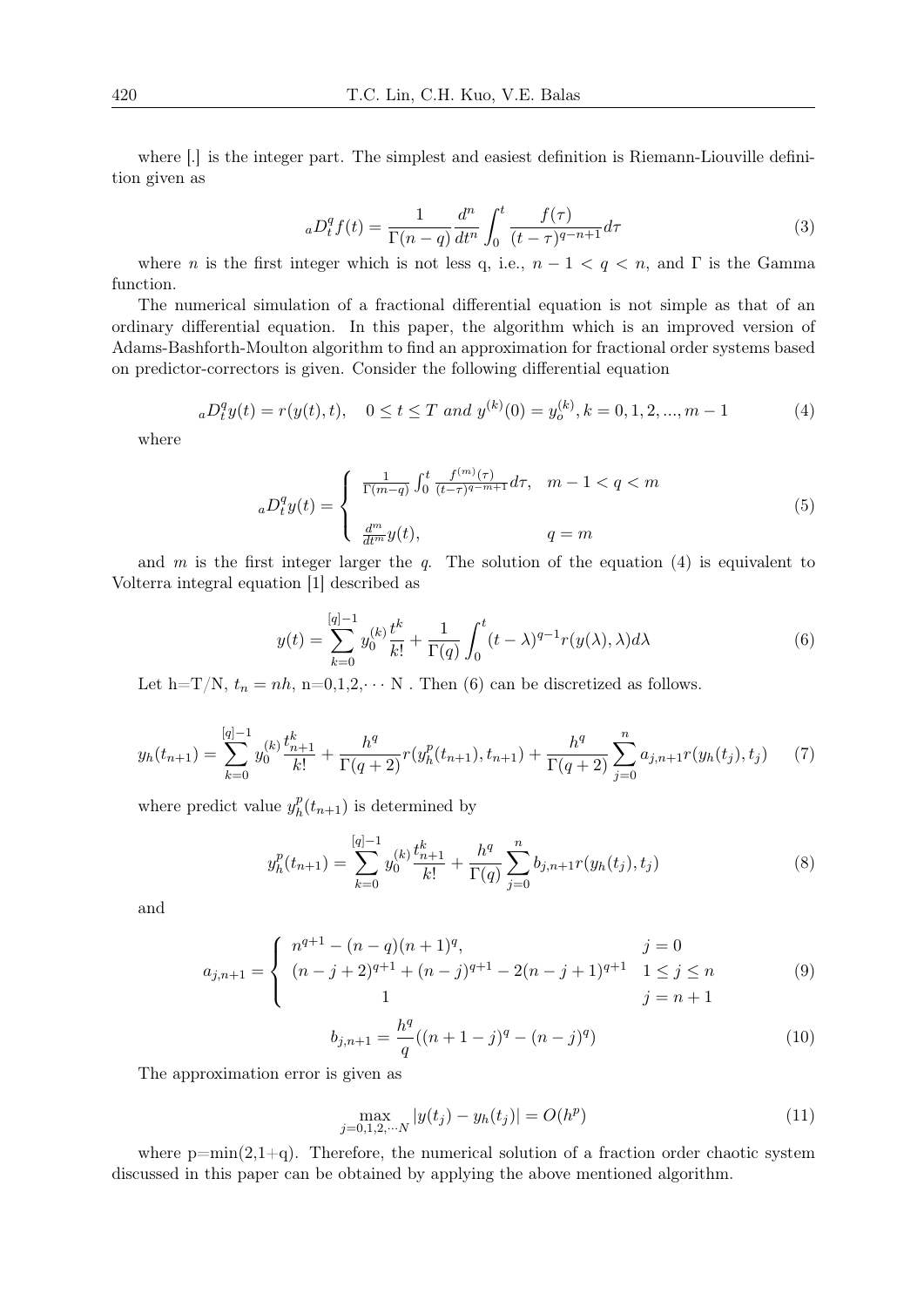# 3 Adaptive hybrid fuzzy sliding mode control of uncertain fractional order chaotic systems

In this section, we study adaptive hybrid fuzzy tracking control of uncertain fractional order chaotic systems, i.e., to force output trajectory which is obtained by the algorithm mentioned in section 2 of the response system to track output trajectory of the drive system.

Consider a fractional order chaotic dynamic system

$$
x^{(nq)} = f(\underline{x}, t) + g(\underline{x}, t)u + d(t), \quad y = x_1
$$
\n(12)

where  $\underline{x} = [x_1, x_2, ..., x_n]^T = [x, x^{(q)}, x^{(2q)}, ..., x^{((n-1)q)}]^T$  is the state vector,  $f(\underline{x}, t)$  and  $g(\underline{x}, t)$ are unknown but bounded nonlinear functions which express system dynamics,  $d(t)$  is the external bounded disturbance,  $|d(t)| \leq D$ , and  $u(t)$  is the control input. The control objective is to force the system output  $y$  to follow a bounded reference signal  $y_d$  which is the output trajectory of a drive system, under the constraint that all signals involved must be bounded. To begin with, the reference signal vector  $\underline{y}_d$  and the tracking error vector  $\underline{e}$  will be defined as

$$
\underline{y}_d=\left[y_d,y_d^{(q)},...,y_d^{((n-1)q)}\right]^T\in R^n,
$$

$$
\underline{e} = \underline{y}_d - \underline{x} = \left[ e, e^{(q)}, e^{(2q)}, ..., e^{((n-1)q)} \right]^T \in R^n, e^{(iq)} = y_d^{(iq)} - x^{(iq)} = y_d^{(iq)} - y^{(iq)}
$$

In general, in the space of the error state a sliding surface is defined by

$$
s(\underline{x}, t) = -(\underline{ke}) = -\left(k_1 e + k_2 e^{(q)} + \dots + k_{n-1} e^{(n-2)q} + e^{(n-1)q}\right)
$$
(13)

where  $\underline{k} = [k_1, k_2, ..., k_{n-1}, 1]$  in which the  $k_i$ 's are all real and are chosen such that  $h(r) =$  $\sum_{i=1}^{n} k_i r^{(i-1)q}, k_n = 1$  is a Hurwitz polynomial where *r* is a Laplace operator. The tracking problem will be considered as the state error vector  $\epsilon$  remaining on the sliding surface  $s(\underline{x},t) = 0$ for all  $t \geq 0$ . The sliding mode control process can be classified into two phases, the approaching phase with  $s(x,t) \neq 0$  and the sliding phase with  $s(x,t)= 0$  for initial error  $e(0) = 0$ . In order to guarantee that the trajectory of the state error vector *e* will translate from the approaching phase to the sliding phase, the sufficient condition

$$
s(\underline{x},t)\dot{s}(\underline{x},t) \le -\eta > 0\tag{14}
$$

must be satisfied. Two type of control law must be derived separately for those two phases described above. In the sliding phase, it implies  $s(\underline{x}, t) = 0$  and  $s^{(q)}(\underline{x}, t) = 0$ . In order to force the system dynamics to stay on the sliding surface, the equivalent control  $\bar{u}$  can be derived as follows:

If  $f(x,t)$  and  $g(x,t)$  are known and free of external disturbance, i.e.,  $d(t)=0$ , taking the derivative of the sliding surface with respective to time, we get

$$
s^{(q)} = -\left(\sum_{i=1}^{n-1} c_i e^{(iq)} + e^{(nq)}\right) = -\left(\sum_{i=1}^{n-1} k_i e^{(iq)} + y_d^{(nq)-y^{(nq)}}\right)
$$

$$
= -\left(\sum_{i=1}^{n-1} k_i e^{(iq)-f(\underline{x},t)-g(\underline{x},t)} u_{eq}\right) - y_d^{(n)} = -\sum_{i=1}^{n-1} k_i e^{(i)} + f(\underline{x}) + b(\underline{x}) \overline{u}(t) - x_d^{(n)} = 0 \qquad (15)
$$

Therefore, the equivalent control can be obtained as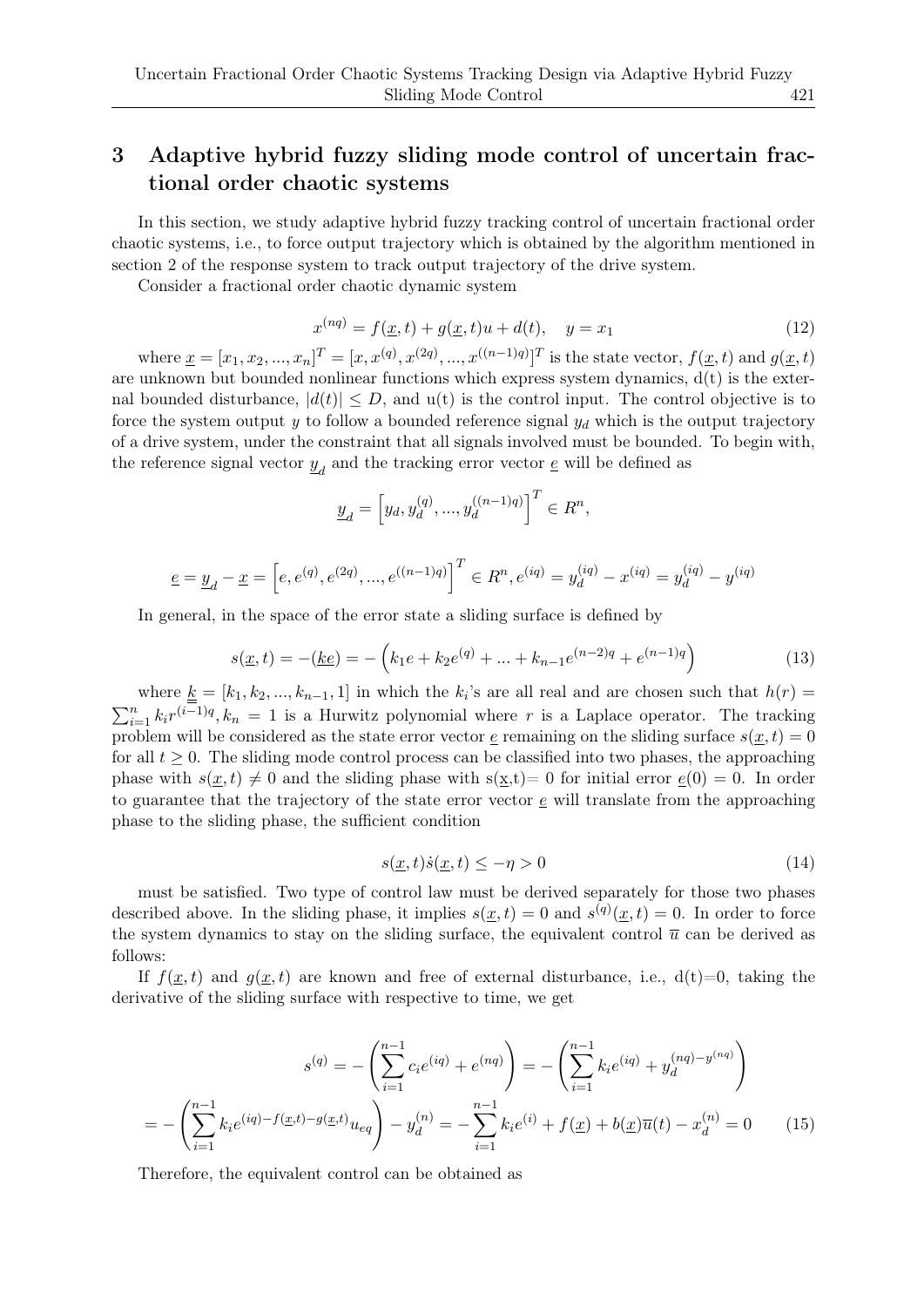$$
\overline{u} = \frac{1}{g(\underline{x}, t)} \left( \sum_{i=1}^{n-1} k_i e^{(iq)} - f(\underline{x}, t) + y_d^{(nq)} \right)
$$
(16)

On the contrary, in the approaching phase,  $s(x, t) \neq 0$ , an approaching-type control  $u_{ap}$  must be added in order satisfy the sufficient condition (4) and the complete sliding mode control will be expressed as

$$
u = \overline{u} - u_{ap}, \quad u_{ap} = \psi_h sgn(s) \tag{17}
$$

where  $\psi_h \geq \eta > 0$ .

To obtain the sliding mode control (17), the system functions  $f(x,t)$ ,  $g(x,t)$  and switching parameter  $\psi_h$  must be known in advance. However,  $f(x,t)$  and  $g(x,t)$  are unknown and external disturbance,  $d(t) \neq 0$ , the ideal control effort (16) cannot be implemented. We replace  $f(\underline{x},t)$ ,  $g(\underline{x},t)$  and  $u_{ap}$  by the fuzzy logic system  $f(\underline{x}|\underline{\theta}_f), g(\underline{y}|\underline{\theta}_g)$  and  $h(s|\theta_h)$  in specified form as [9], [17]-[19], i.e.,

$$
f(\underline{x}|\underline{\theta}_f) = \xi^T(\underline{x})\underline{\theta}_f, g(\underline{x}|\underline{\theta}_g) = \xi^T(\underline{x})\underline{\theta}_g, \quad h(s|\underline{\theta}_h) = \emptyset^T(s)\underline{\theta}_h
$$
\n(18)

let  $|h(s|\underline{\theta}_h)| = D + \psi_h + \omega_{max}$  when  $s(\underline{x},t)$  is outside the boundary layer. Here the fuzzy basis functions  $\xi(x)$  and  $\emptyset(s)$  depend on the fuzzy membership functions and is supposed to be fixed, while  $\theta_f$ ,  $\theta_g$  and  $\theta_h$  are adjusted by adaptive laws based on Lyapunov stability criterion. Therefore, depending on plant knowledge and control knowledge, a hybrid adaptive fuzzy controller can be constructed by incorporating both fuzzy description and fuzzy control rules using a weighting factor  $\alpha$  to combine the indirect adaptive fuzzy controller and the direct adaptive fuzzy controller. Based on the trade-off between plant knowledge and control knowledge, the weighting factor  $\alpha \in [1,1]$  can be adjusted. Therefore, the total control effort can be expressed as

$$
u_c = \alpha u_i + (1 - \alpha)u_d \tag{19}
$$

where the direct adaptive fuzzy controller  $u_d$  and the indirect adaptive fuzzy controller  $u_i$ are given as follows:

$$
u_d(\underline{x}) = u_D(\underline{x}|\underline{\theta}_D) - \frac{h(s|\underline{\theta}_h)}{g(\underline{x},t)} \text{ and } u_i(\underline{x}) = \frac{1}{g(\underline{x}|\underline{\theta}_g)} \left[ \sum_{i=1}^{n-1} k_i e^{(iq)} + y_d^{(nq)} - f(\underline{x}, |\underline{\theta}_f) - h(s|\underline{\theta}_h) \right] \tag{20}
$$

where  $u_D(x|\theta)$  is obtained by fuzzy logic system specified as

$$
u_D(\underline{x}|\underline{\theta}_D) = \xi^T(\underline{x})\underline{\theta}_D \tag{21}
$$

The optimal parameter estimations  $\underline{\theta}_f^*, \underline{\theta}_g^*, \underline{\theta}_h^*$  and  $\underline{\theta}_D^*$  are defined as

$$
\underline{\theta}_f^* = \arg\ min_{\underline{\theta}_f \in \Omega_f} \left[ \sup_{x \in \Omega_x} |f(\underline{x}|\underline{\theta}_f) - f(\underline{x}, t)| \right], \ \underline{\theta}_g^* = \arg\min_{\underline{\theta}_g \in \Omega_g} \left[ \sup_{x \in \Omega_x} |g(\underline{x}|\underline{\theta}_g) - g(\underline{x}, t)| \right]
$$

$$
\underline{\theta}_D^* = \arg\ min_{\underline{\theta}_D \in \Omega_D} \left[ \sup_{x \in \Omega_x} |u_D(\underline{x}|\underline{\theta}_g) - \overline{u}| \right], \ \underline{\theta}_h^* = \arg\min_{\underline{\theta}_h \in \Omega_h} \left[ \sup_{\underline{x} \in \Omega_{\underline{x}}} |h(s|\underline{\theta}_h) - u_{ap}| \right]
$$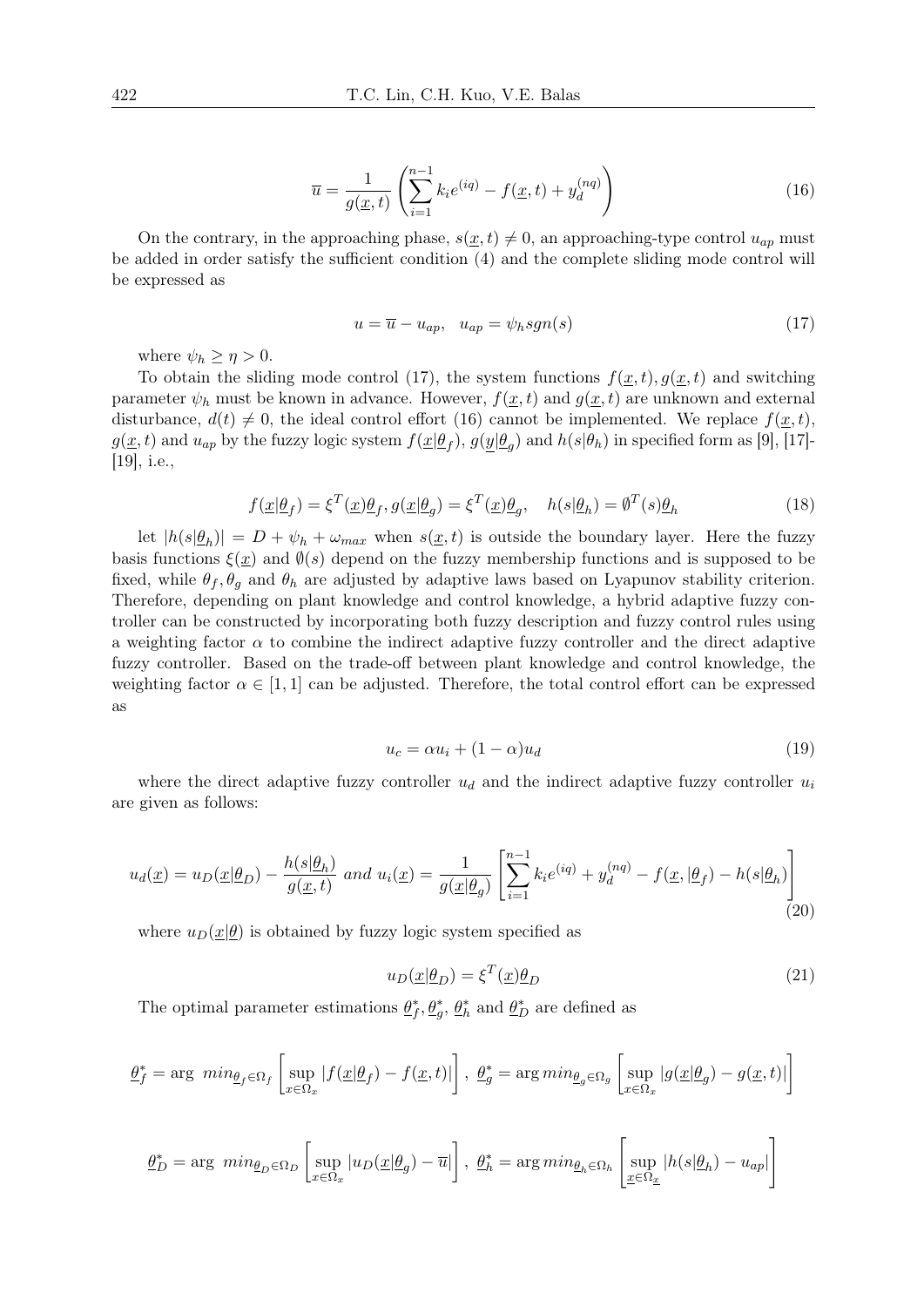where  $\Omega_f, \Omega_g, \Omega_D$  and  $\Omega_x$  are constraint sets of suitable bounds on  $\underline{\theta}_f, \underline{\theta}_g, \underline{\theta}_h^*, \underline{\theta}_D$  and x respectively and they are defined as  $\Omega_f = \{ \underline{\theta}_f | \underline{\theta}_f | \leq M_f \}, \Omega_g = \{ \underline{\theta}_g | \underline{\theta}_g | \leq M_g \}, \Omega_D = \{ \underline{\theta}_D | \underline{\theta}_D | \leq M_D \},$  $\Omega_h = \{ \underline{\theta}_h | \underline{\theta}_h | \leq M_h \}$  and  $\Omega_x = \{ x | |x| \leq M_x \}$ , where  $M_f, M_g, M_D, M_h$  and are positive constants. By using  $(20)$ ,  $(21)$ , sliding surface equation  $(15)$  can be rewritten as

$$
s^{(q)} = \omega + \alpha \left[ f(\underline{x}|\underline{\theta}_f^*) - f(\underline{x}|\underline{\theta}_f) \right] + \alpha \left[ g(\underline{x}|\underline{\theta}_g^*) - g(\underline{x}|\underline{\theta}_g) \right] u_i - (1 - \alpha)h(\underline{s}|\underline{\theta}_h^*)
$$
  
-
$$
\alpha h(\underline{s}|\underline{\theta}_h) - (1 - \alpha)g(\underline{x})\left[ u_D(\underline{x}|\underline{\theta}_D^*) - u_D(\underline{x}|\underline{\theta}_D) \right] + \alpha h(\underline{s}|\underline{\theta}_h^*) - \alpha h(\underline{s}|\underline{\theta}_h^*)
$$
  
+
$$
(1 - \alpha)h(\underline{s}|\underline{\theta}_h^*) - (1 - \alpha)h(\underline{s}|\underline{\theta}_h^*) + d(t)
$$
 (22)

where the minimum approximation errors is defined as

$$
\omega = \alpha \left[ f(\underline{x}) - f(\underline{x}|\underline{\theta}_f^*) \right] + \alpha \left[ g(\underline{x}) - g(\underline{x}|\underline{\theta}_g^*) \right] u_i + (1 - \alpha) \left[ u_D(\underline{x}|\underline{\theta}^*) - u_D \right]
$$
(23)  
If  $\tilde{\underline{\theta}}_f = \underline{\theta}_f - \underline{\theta}_f^*, \tilde{\underline{\theta}}_g = \underline{\theta}_g - \underline{\theta}_g^*$  and,  $\tilde{\underline{\theta}}_D = \underline{\theta}_D - \underline{\theta}_D^*$ , we have

$$
s^{(q)} = -(1 - \alpha)h(\underline{s}|\underline{\theta}_h^*) + \omega - \alpha \underline{\tilde{\theta}}_h^T \emptyset(s) - \alpha \underline{\tilde{\theta}}_f^T \xi(\underline{x}) - \alpha \underline{\tilde{\theta}}_g^T \xi(\underline{x}) u_i
$$
  
 
$$
+ (1 - \alpha)g(\underline{x})\underline{\tilde{\theta}}_D^T \xi(\underline{x}) - \alpha h(\underline{s}|\underline{\theta}_h^*) - (1 - \alpha)\underline{\tilde{\theta}}_h^T \emptyset + d(t) \tag{24}
$$

Following the proceeding consideration, the following theorem can be obtained.

*Theorem*: Consider the fractional order SISO nonlinear chaotic system (12) with control input (19), if the fuzzy-based adaptive laws are chosen as

$$
\theta_f^{(q)} = r_1 s \xi(\underline{x}), \quad \theta_g^{(q)} = r_2 s \xi(\underline{x}) u_i, \quad \theta_D^{(q)} = r_3 s \psi(\underline{s}) \text{ and } \theta_h^{(q)} = -r_4 s g(\underline{x}) \xi(\underline{x}) \tag{25}
$$

where  $r_i > 0, i = 1 \sim 4$ . Then, the overall adaptive scheme guarantees the global stability of the resulting closed-loop system in the sense that all signals involved are uniformly bounded and the tracking error will converge to zero asymptotically.

Proof: In order to analyze the closed-loop stability, the Lyapunov function candidate is chosen as

$$
V = \frac{1}{2}s^2 + \frac{\alpha}{2r_1}\tilde{\underline{\theta}}_f^T\tilde{\underline{\theta}}_f + \frac{\alpha}{2r_2}\tilde{\underline{\theta}}_g^T\tilde{\underline{\theta}}_g + \frac{\alpha}{2r_4}\tilde{\underline{\theta}}_h^T\tilde{\underline{\theta}}_h + \frac{(1-\alpha)}{2r_3}\tilde{\underline{\theta}}_D^T\tilde{\underline{\theta}}_D\frac{(1-\alpha)}{2r_4}\tilde{\underline{\theta}}_h^T\tilde{\underline{\theta}}_h \tag{26}
$$

Taking the derivative of the (26) with respect to time, we get

$$
V^{(q)} = ss^{(q)} + \frac{\alpha}{r_1} \tilde{\theta}_f^T \tilde{\theta}_f^{(q)} + \frac{\alpha}{r_2} \tilde{\theta}_g^T \tilde{\theta}_g^{(q)} + \frac{\alpha}{r_4} \tilde{\theta}_h^T \tilde{\theta}_h^{(q)} + \frac{(1-\alpha)}{r_3} \tilde{\theta}_f^T \tilde{\theta}_f^{(q)}
$$
  
\n
$$
= -(1-\alpha)sh(\underline{s}|\theta_h^*) + s\omega - \alpha s\tilde{\theta}_h^T \emptyset(s) - \alpha s\tilde{\theta}_h^T \xi(\underline{x}) - \alpha s\tilde{\theta}_g^T \xi(\underline{x})u_i + (1-\alpha)sg(\underline{x})\tilde{\theta}_f^T \xi(\underline{x})
$$
  
\n
$$
-ash(\underline{s}|\theta_h^*) - (1-\alpha)s\tilde{\theta}_h^T \emptyset + sd(t) + \frac{\alpha}{r_1} \tilde{\theta}_f^T \tilde{\theta}_f^{(q)} + \frac{\alpha}{r_2} \tilde{\theta}_g^T \tilde{\theta}_g^{(q)} + \frac{\alpha}{r_4} \tilde{\theta}_h^T \tilde{\theta}_h^{(q)} + \frac{(1-\alpha)}{r_3} \tilde{\theta}_f^T \tilde{\theta}_f^{(q)}
$$
  
\n
$$
\leq \frac{\alpha}{r_1} \tilde{\theta}_f^T (\tilde{\theta}_f^{(q)} - r_1 s\xi(\underline{x})) + \frac{\alpha}{r_2} \tilde{\theta}_g^T (\tilde{\theta}_g^{(q)} - r_2 s\xi(\underline{x})u_i) + \frac{1}{r_4} \tilde{\theta}_h^T (\tilde{\theta}_h^{(q)} - r_4 s\emptyset(\underline{s})) - \alpha s(D + \eta)sgn(s)
$$
  
\n
$$
+ \frac{1-\alpha}{r_3} \tilde{\theta}_f^T (\tilde{\theta}_g^{(q)} + r_3 s g(\underline{x})\xi(\underline{x})) - (1-\alpha)s(D + \psi_h)sgn(s) + sd(t) + s\omega
$$
 (27)

From the robust compensator *u<sup>a</sup>* and the fuzzy-based adaptive laws are given (25), after simple manipulation, we have

$$
V^{(q)} \leq s\omega - s\psi_h sgn(s) = s\omega - |s|\psi_h \tag{28}
$$

Using the corollary of Barbalat's Lemma [16]-[19], we have  $\lim_{t\to\infty} |s(x,t)| = 0$ . Therefore,  $\lim_{t\to\infty}$   $|e(t)|=0$ . The proof is completed.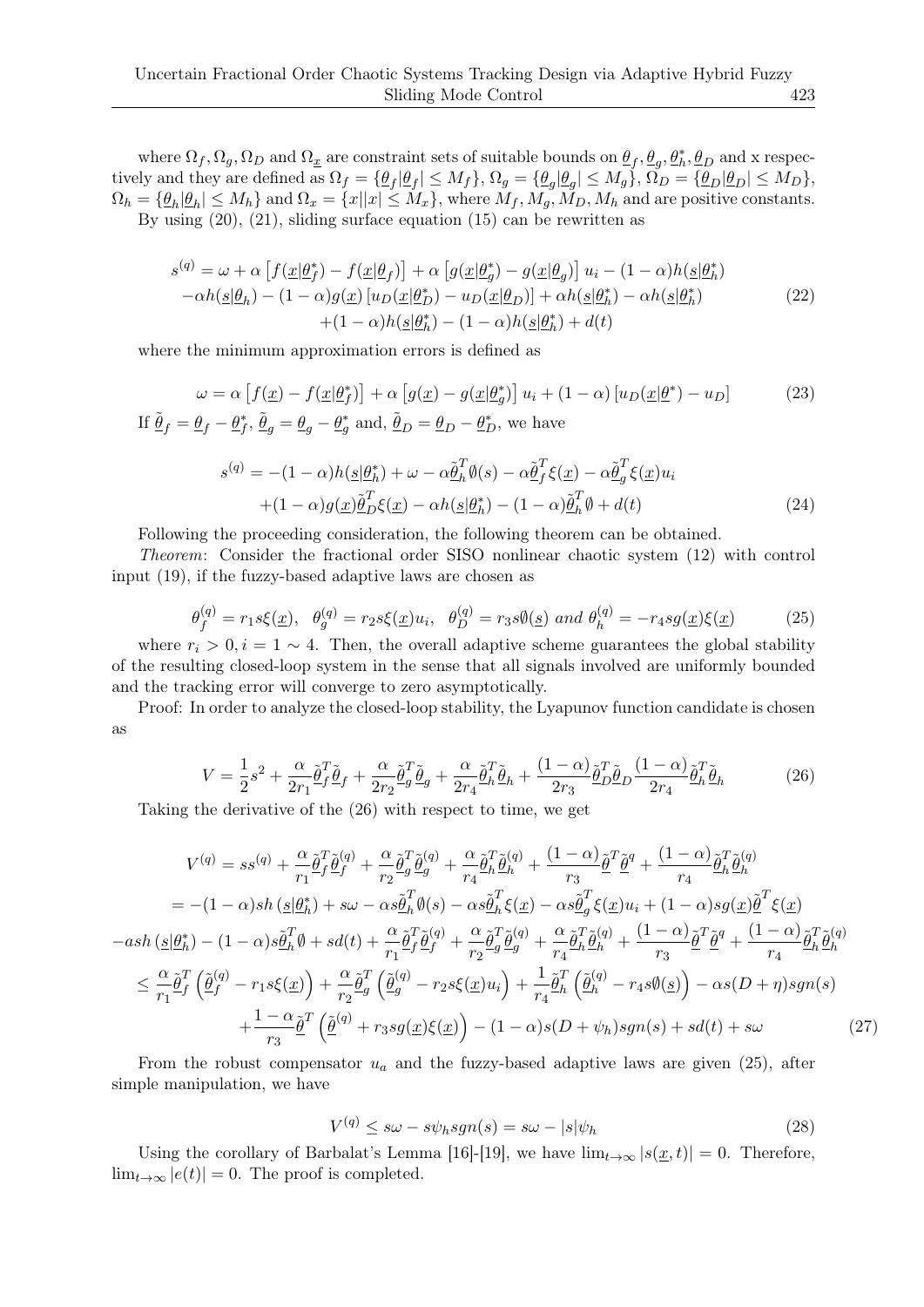#### 4 Simulation example

In this section, we will apply our adaptive hybrid fuzzy sliding mode controller to force the fractional order chaotic gyro response system to track the trajectory of the fractional order chaotic gyro drive system.

Example: The fractional order chaotic gyro drive and response systems are given as follows: Drive System:

$$
\begin{cases} y_1^{(q)} = y_2\\ y_2^{(q)} = -100 \left(\frac{y_1}{4}\right) + \frac{y_1^3}{12} - 0.5y_2 - 0.05y_2^3 + \sin(y_1) + 35.5 \sin(2t)y_1 - \frac{x_1^3}{6} + d(t) \end{cases}
$$

Response System:

$$
\begin{cases}\nx_1^{(q)} = x_2 \\
x_2^{(q)} = -100 \left(\frac{x_1}{4}\right) + \frac{x_1^3}{12} - 0.7x_2 - 0.08x_2^3 + \sin(x_1) + 33\sin(2t)x_1 - \frac{x_1^3}{6} + \Delta f(x_1, x_2) + d(t) + u_c(t)\n\end{cases}
$$

where structured uncertainty  $\Delta f(x_1, x_2) = -0.1 \sin(x_1)$  and external disturbance  $d(t) =$  $0.2\cos(\pi t)$ . The main objective is to control the trajectories of the response system to track the reference trajectories obtained from the drive system. The initial conditions of drive and response systems are chosen as  $[y_1(0), y_2(0)]^T = [1, -1]^T$  and  $[x_1(0), x_2(0)]^T = [1.6, 0.8]^T$ , respectively. For  $q=0.95, \ \alpha=0.7$  and all design constants are specified as  $k_1 = k_2 = 1, r_1 = 150, r_2 = 20, r_3 = 1.5$  $1, r_4 = 1$  and step size  $h = 0.01$ . The phase portrait of the drive and response systems for free of control input is given in Figure 1. It is obvious that the tracking performance is bad without control effort supplied to response system.



Figure 1: Phase portrait of chaotic drive and response systems

The membership functions for 
$$
x_i
$$
 i=1,2 are selected as follows:  
\n
$$
\mu_{F_1^i}(x_i) = exp\left[-0.5\left(\frac{x_i-4}{2}\right)^2\right], \mu_{F_2^i}(x_i) = exp\left[-0.5\left(\frac{x_i-2.7}{2}\right)^2\right], \mu_{F_3^i}(x_i) = exp\left[-0.5\left(\frac{x_i-1.2}{2}\right)^2\right], \mu_{F_4^i}(x_i) = exp\left[-0.5\left(\frac{x_i+2.7}{2}\right)^2\right], \mu_{F_4^i}(x_i) = exp\left[-0.5\left(\frac{x_i+2.7}{2}\right)^2\right], \mu_{F_4^i}(x_i) = exp\left[-0.5\left(\frac{x_i+2.7}{2}\right)^2\right], \mu_{F_4^i}(x_i) = exp\left[-0.5\left(\frac{x_i+4.2}{2}\right)^2\right],
$$

From the adaptive laws (25)-(28), the control effort of the response system can be obtained as

$$
u_c = \alpha u_i + (1 - \alpha)u_d \tag{29}
$$

Figure 2 shows the trajectories of the states  $x_i, y_i$  and  $x_2, y_2$ , respectively. Control effort trajectory is given in Figure 3 and phase portrait, tracking performance, of the drive and response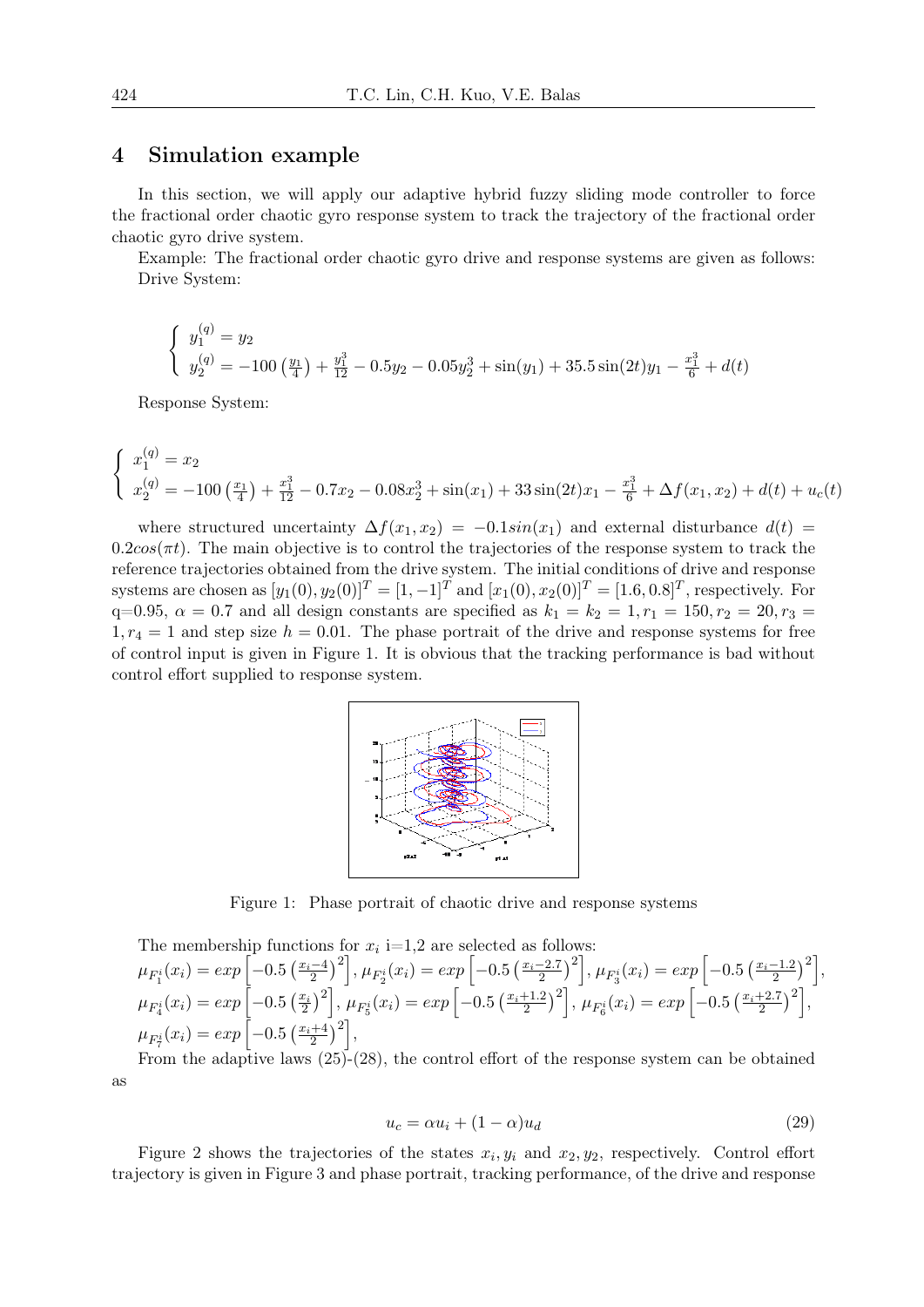

Figure 2: The trajectories of the states  $x_i, y_i$  and  $x_2, y_2$ 



Figure 3: Trajectory of the control effort



Figure 4: Phase portrait, tracking performance, of the drive and response systems

systems is shown in Figure 4. Trajectory of the sliding surface is given is Figure 5. The maximum value of  $V^{(q)}(t)$  is -1.711e-4 which is always negative defined and consequently is stable.

In order to show the robustness of the proposed adaptive hybrid fuzzy sliding mode control, the control effort is activated at 5 second. The phase portrait, tracking performance, of the drive and response systems is given in Figure 6. Figure 7 shows the trajectories of the states  $x_i, y_i$ and  $x_2, y_2$  respectively. We can see that a fast tracking of drive and response is achieved as the control effort is activated. Control effort trajectory is given in Figure 8. Trajectory of the sliding surface is given is Figure 9. The maximum value of  $V^{(q)}(t)$  is -1.732e-4 which is always negative defined and consequently is stable.



Figure 5: Trajectory of the sliding surface



Figure 6: Phase portrait, tracking performance, of the drive and response systems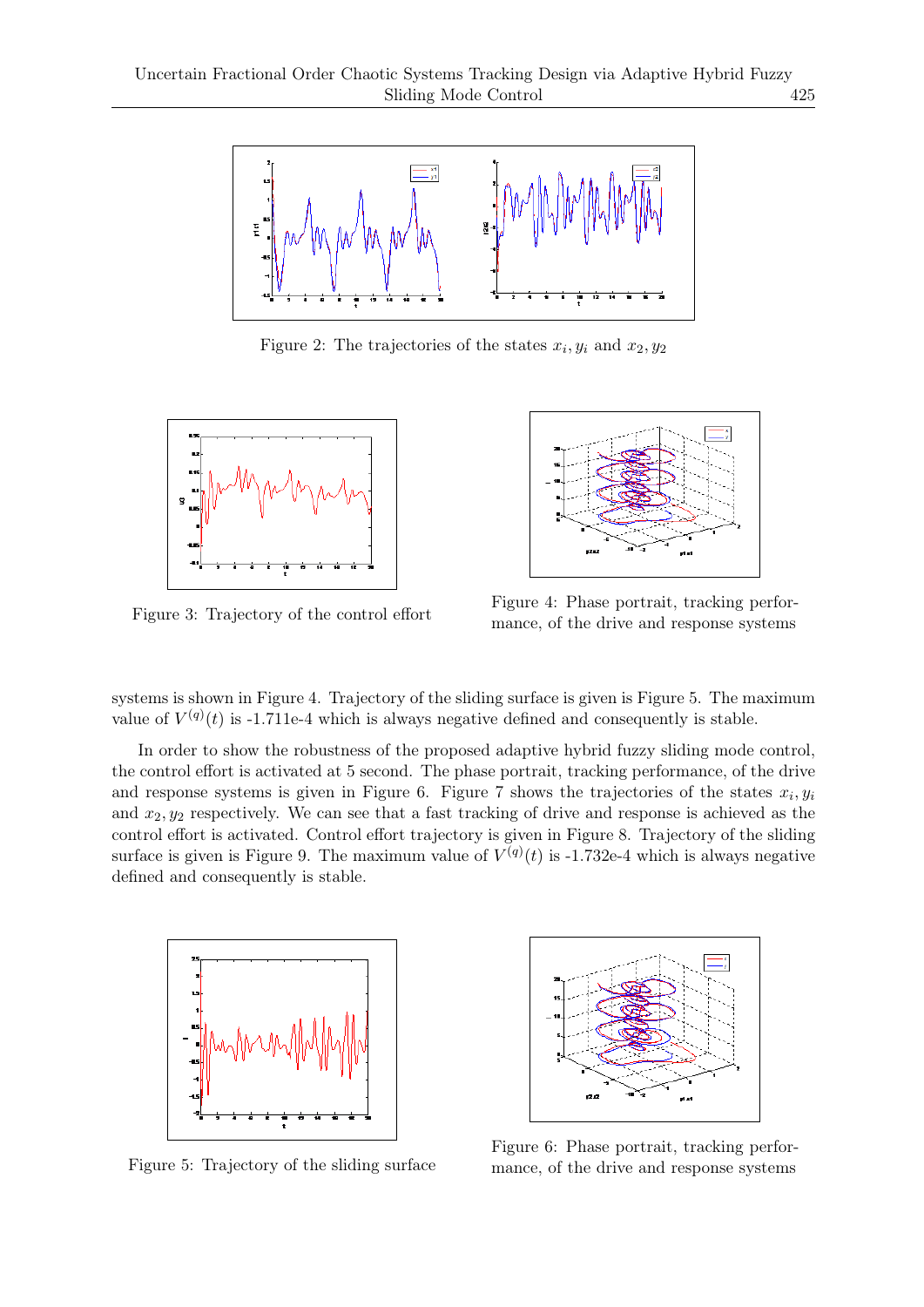

Figure 7: The trajectories of the states  $x_i, y_i$  and  $x_2, y_2$ 



Figure 8: Trajectory of the control effort Figure 9: Trajectory of the sliding surface



### 5 Conclusions

A novel adaptive hybrid fuzzy sliding mode controller is proposed to achieve tracking performance of fractional order chaotic systems in this paper. It is a flexible design methodology by the trade-off between plant knowledge and control knowledge using a weighting factor ? adopted to sum together the control effort from indirect adaptive fuzzy controller and direct adaptive fuzzy controller. Based on the Lyapunov synthesis approach, free parameters of the adaptive fuzzy controller can be tuned on line by output feedback control law and adaptive laws. The simulation example, the output trajectory of the fractional order chaotic response system to tracking the trajectory of the fractional order chaotic drive system, is given to demonstrate the effectiveness of the proposed methodology.

# Bibliography

- [1] M. S. Tavazoei, M. Haeri, Synchronization of chaotic fractional-order systems via active sliding mode controller, Physica A, Vol. 387, pp. 57-70, 2008.
- [2] A.A. Kilbas, H.M. Srivastava and J.J. Trujillo, Theory and applications of fractional differential equations, North-Holland Math. Studies 204, Elsevier, Amsterdam, 2006.
- [3] I. Petras, A note on the fractional-order Chua's system, Chaos, Solitons & Fractals, 38 (1), pp. 140-14,7 2008.
- [4] X. Gao and J. Yu, Chaos in the fractional order periodically forced complex Duffing's oscillators, Chaos, Solitons & Fractals 26, pp. 1125-1133, 2005.
- [5] J.G. Lu and G. Chen, A note on the fractional-order Chen system, Chaos, Solitons & Fractals 27, pp. 685-688, 2006.